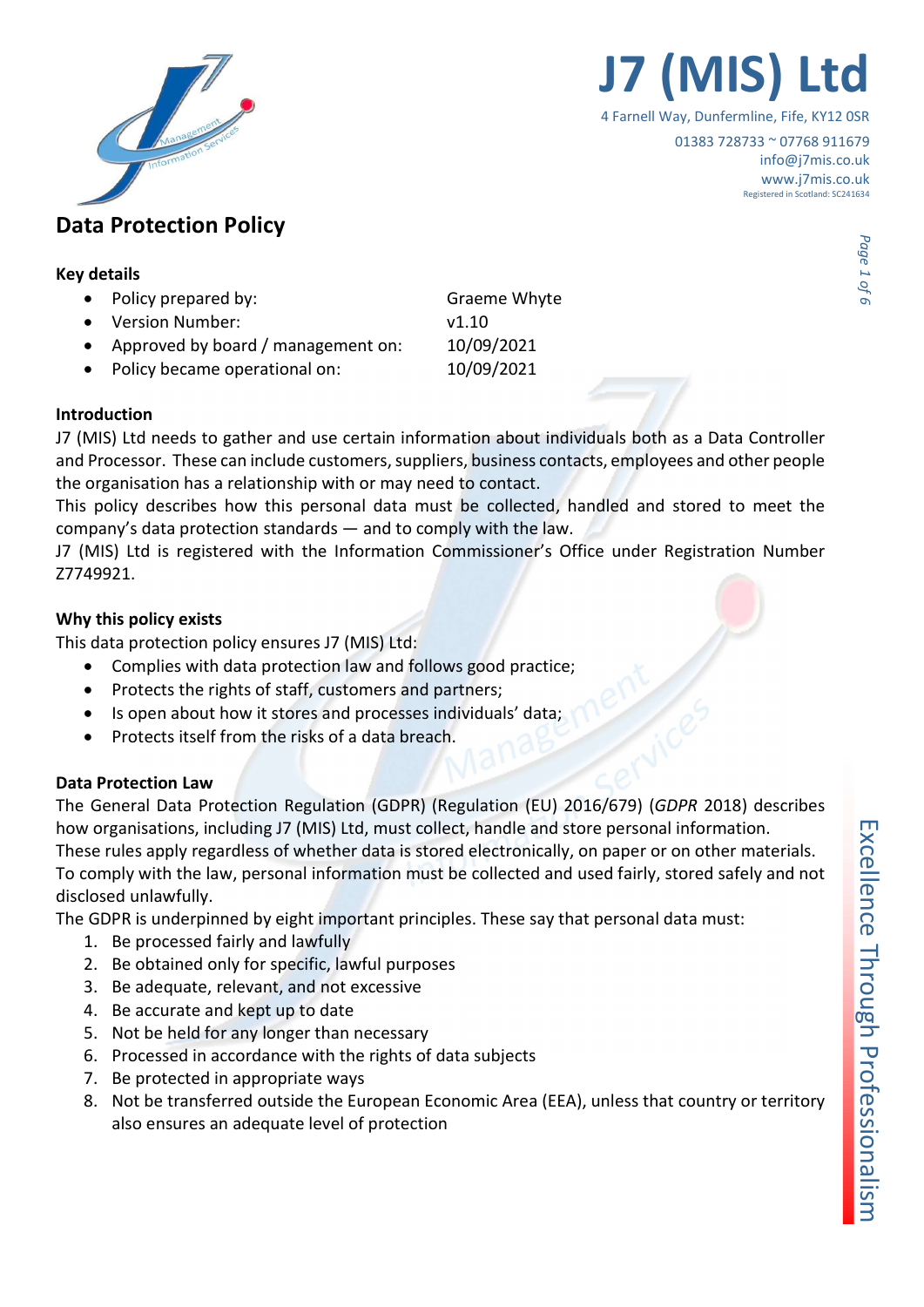

### People, risks and responsibilities

#### Policy scope

This policy applies to:

- The office of J7 (MIS) Ltd
- All staff of J7 (MIS) Ltd
- All contractors, suppliers and other people working on behalf of J7 (MIS) Ltd. It applies to all data that the company holds relating to identifiable individuals, even if that information technically falls outside of the GDPR. This can include:
	- Names of individuals
	- Postal addresses
	- Email addresses
	- Telephone numbers
	- …plus any other information relating to individuals

#### Data protection risks

This policy helps to protect J7 (MIS) Ltd from some very real data security risks, including:

- Breaches of confidentiality. For instance, information being given out inappropriately.
- Failing to offer choice. For instance, all individuals should be free to choose how the company uses data relating to them.
- Reputational damage. For instance, the company could suffer if hackers successfully gained access to sensitive data.

#### Responsibilities

Everyone who works for or with J7 (MIS) Ltd has some responsibility for ensuring data is collected, stored and handled appropriately.

Everyone handling personal data must ensure that it is handled and processed in line with this policy and data protection principles.

However, these people have key areas of responsibility:

- The Board of Directors is ultimately responsible for ensuring that J7 (MIS) Ltd meets its legal obligations.
- The Data Protection Officer, Graeme Whyte, is responsible for:
	- o Keeping the Board updated about data protection responsibilities, risks and issues;
	- $\circ$  Reviewing all data protection procedures and related policies, in line with an agreed schedule;
	- $\circ$  Arranging data protection training and advice for the people covered by this policy;
	- o Handling data protection questions from staff and anyone else covered by this policy;
	- o Dealing with requests from individuals to see the data J7 (MIS) Ltd holds about them (also called 'subject access requests');
	- $\circ$  Checking and approving any contracts or agreements with third parties that may handle the company's sensitive data.
- The IT manager, Graeme Whyte, is responsible for:
	- $\circ$  Ensuring all systems, services and equipment used for storing data meet acceptable security standards;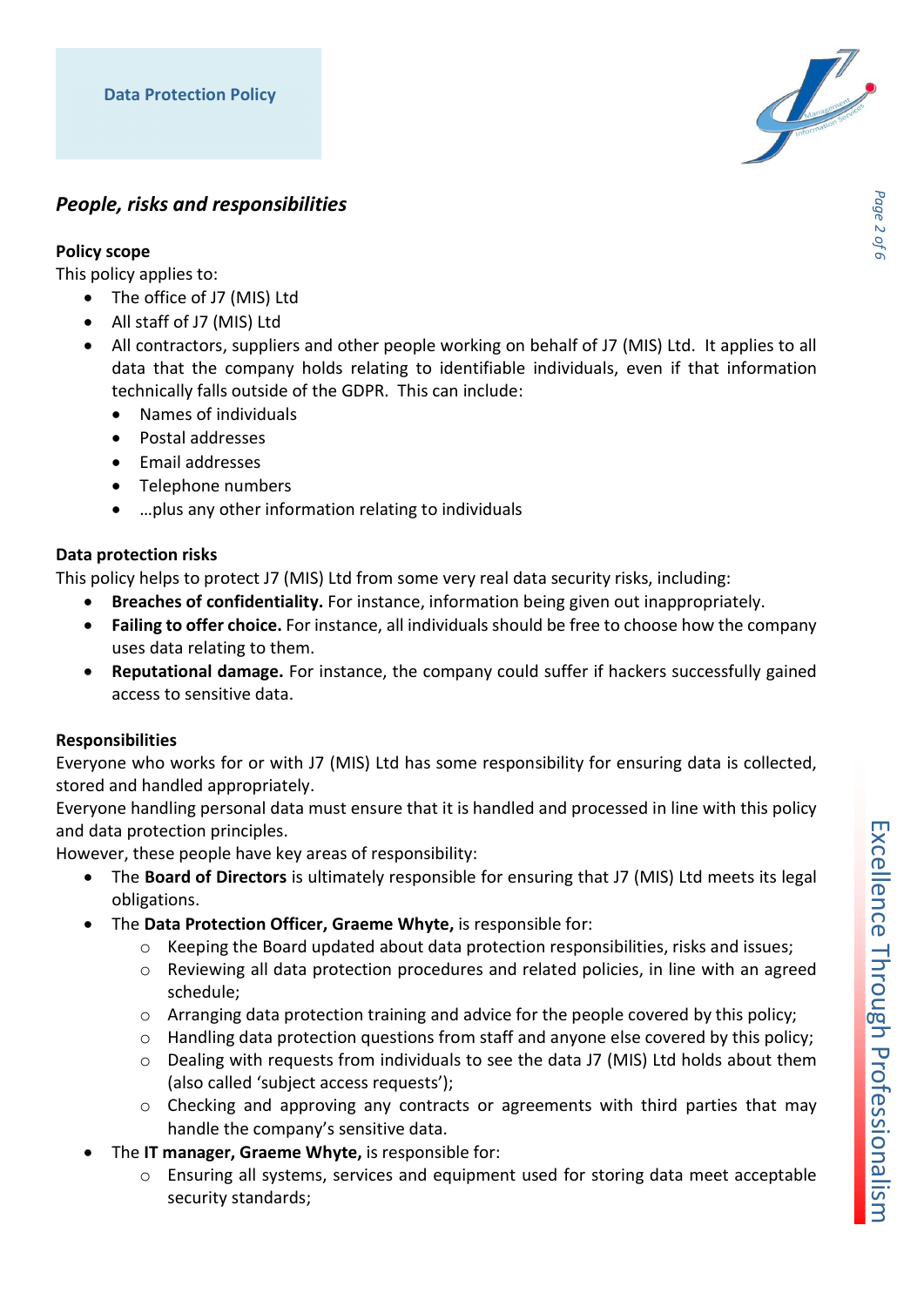Commons S



- o Performing regular checks and scans to ensure security hardware and software is functioning properly;
- $\circ$  Evaluating any third-party services the company is considering using to store or process data. For instance, cloud computing services.
- The Marketing Manager, Graeme Whyte, is responsible for:
	- o Approving any data protection statements attached to communications such as emails and letters;
	- o Addressing any data protection queries from journalists or media outlets like newspapers;
	- o Where necessary, working with other staff to ensure marketing initiatives abide by data protection principles.

#### General staff guidelines

- The only people able to access data covered by this policy should be those who need it for their work.
- J7 (MIS) Ltd will provide training to all employees and authorised third parties, where necessary, to help them understand their responsibilities when handling data.
- Employees should keep all data secure, by taking sensible precautions and following the guidelines below.
- In particular, strong passwords must be used and they should never be shared.
- **•** Personal data should not be disclosed to unauthorised people, either within the company or externally.
- Data should be regularly reviewed and updated if it is found to be out of date. If no longer required, it should be deleted and disposed of.
- Employees should request help from their line manager or the data protection officer if they are unsure about any aspect of data protection.

#### Data storage

These rules describe how and where data should be safely stored. Questions about storing data safely can be directed to the IT manager or data controller.

When data is **stored on paper,** it should be kept in a secure place where unauthorised people cannot see it. These guidelines also apply to data that is usually stored electronically but has been printed out for some reason:

- When not required, the paper or files should be kept in the office or securely shredded.
- Employees should make sure paper and printouts are not left where unauthorised people could see them.
- Data printouts should be shredded securely when no longer required.

When data is stored electronically, it must be protected from unauthorised access, accidental deletion and malicious hacking attempts:

- Data should be **protected by strong passwords** that are never shared between employees.
- If data is stored on removable media (like a USB disk or thumb drive), these media should be first encrypted using Microsoft BitLocker encryption. CDs and DVDs are no longer used for this purpose.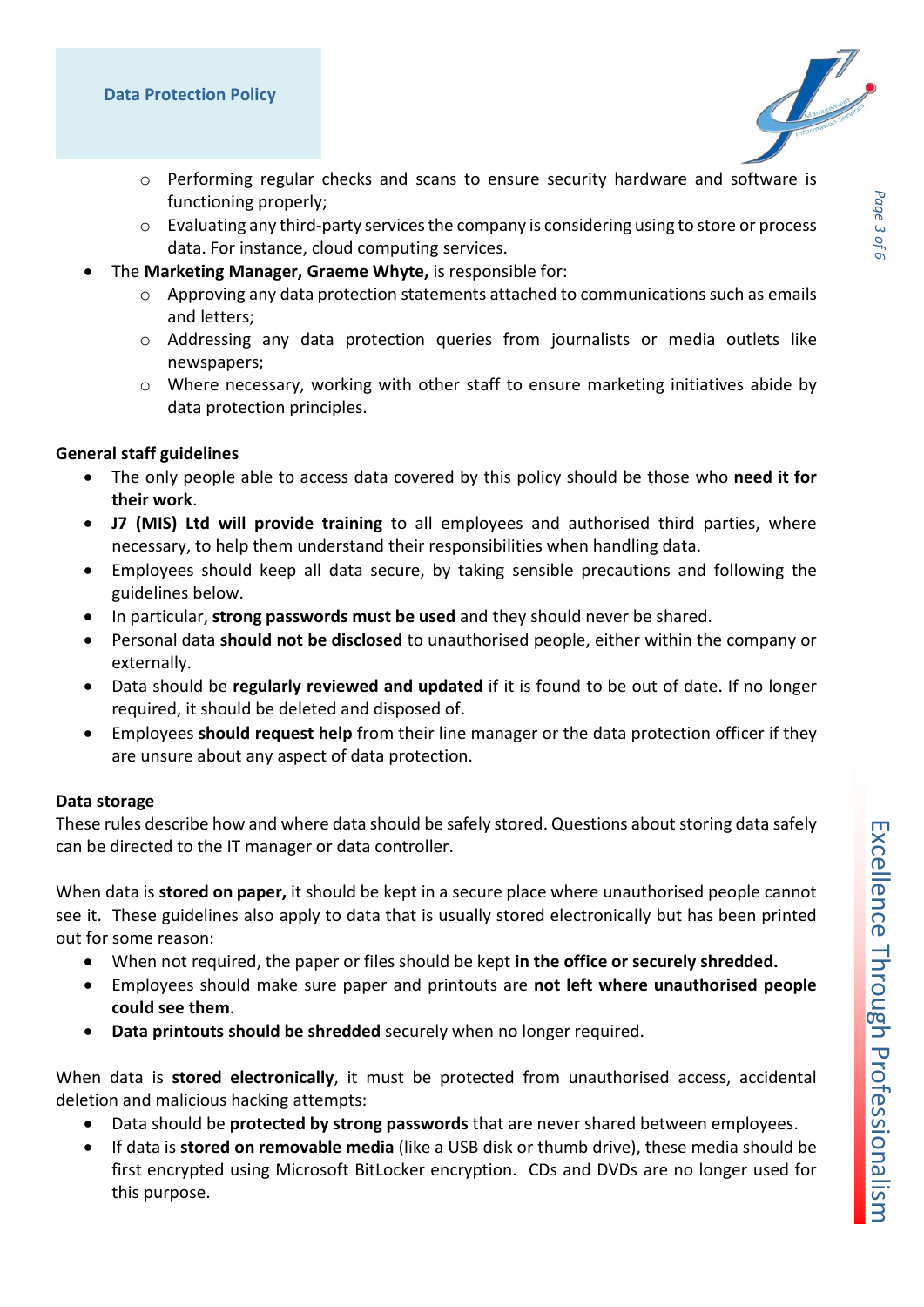

- Data will only be stored on designated drives and servers, and will only be uploaded to an approved cloud computing service.
- Servers containing personal data are sited in a secure location.
- Data is **backed up frequently**. These backups tested regularly, in line with the company's standard backup procedures. These backups are encrypted using Microsoft Bitlocker Encryption.
- Data will never be saved directly to laptops or other mobile devices like tablets or smart phones which are either unauthorised or unencrypted.
- All servers and computers containing data are protected by approved security software and a firewall.
- All PCs, laptops, USB disks and USB Thumb drives used to store personal information are encrypted using Microsoft Bitlocker Encryption.

#### Data use

Personal data is of no value to J7 (MIS) Ltd unless the business can make use of it. However, it is when personal data is accessed and used that it can be at the greatest risk of loss, corruption or theft, therefore:

- When working with personal data, employees should ensure the screens of their computers are always locked when left unattended.
- Personal data should not be shared informally. In particular, it should never be sent by insecure email channels.
- Data should be only be transferred electronically across encrypted connections and to cloud storage that is encrypted 'at rest'. The IT manager can explain how to send data to authorised external contacts or destinations. Examples of encrypted connections used by J7 (MIS) Ltd include but are not limited to:
	- o SharePoint file sharing;
	- o DropBox file sharing;
	- o Email sent over end-to-end encrypted connections such as Microsoft 365 email using the Outlook App;
	- o Other reputable GDPR-compliant file transfer companies such as WeTransfer.
- Personal data will never be transferred outside of the European Economic Area.
- Employees are prohibited from saving copies of personal data to their own devices, unless expressly authorised in writing by the IT Manager.

#### Remote Control Sessions

As part of the support and development services that J7 (MIS) Ltd provide to our clients, we use remote control software to allow remote connections to client PCs to help fix problems and apply changes and updates. These connections are only made with the consent of the client to comply with legislation. J7 (MIS) Ltd use TeamViewer remote control software and you can read TeamViewer's security information here - https://www.teamviewer.com/en/security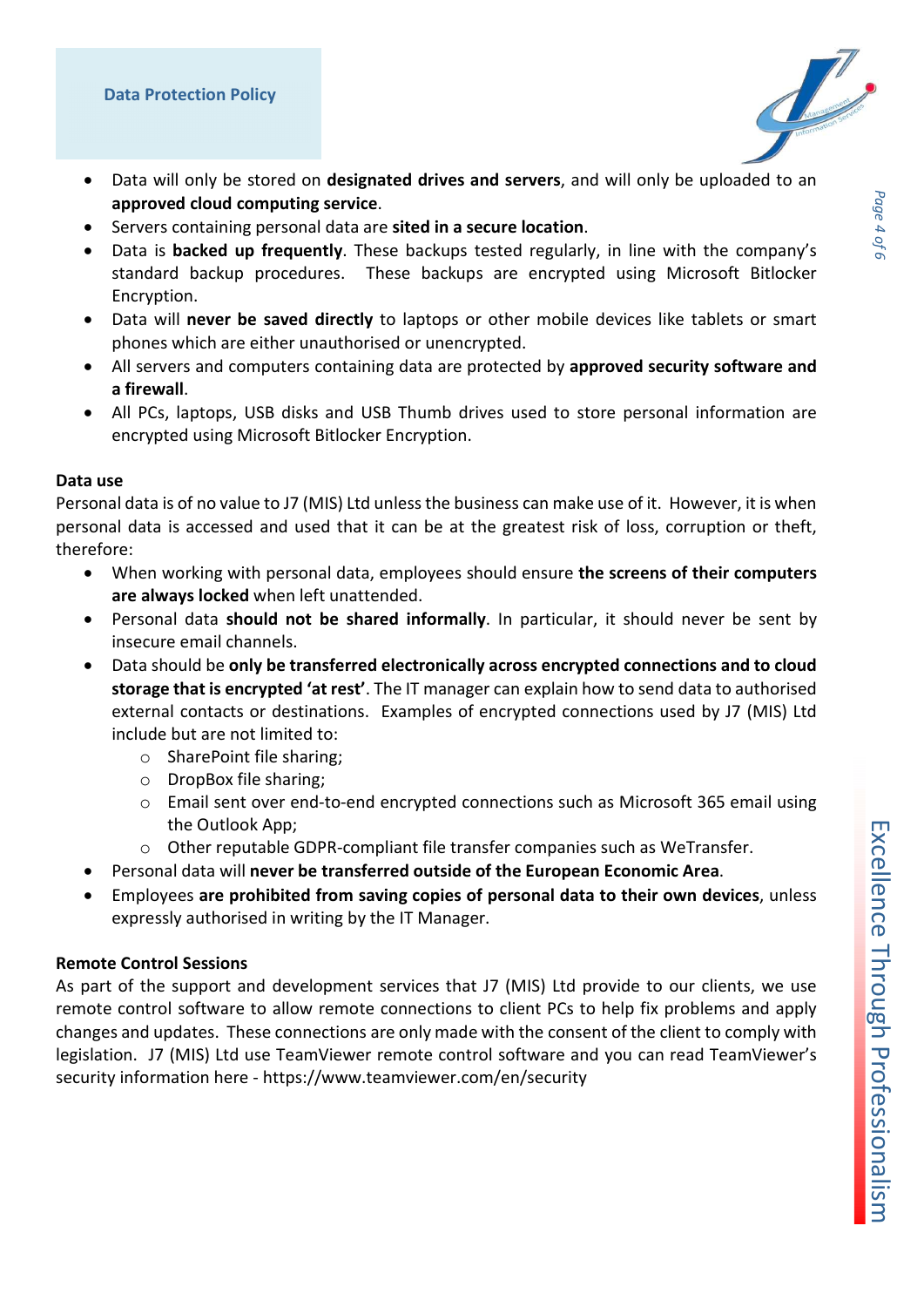

#### Data accuracy

The law requires J7 (MIS) Ltd to take reasonable steps to ensure data is kept accurate and up to date. The more important it is, that the personal data is accurate, the greater the effort J7 (MIS) Ltd should put into ensuring its accuracy.

It is the responsibility of all employees who work with data to take reasonable steps to ensure it is kept as accurate and up to date as possible.

- Data will be held in as few places as necessary. Staff should not create any unnecessary additional data sets.
- Staff should take every opportunity to ensure data is updated. For instance, by confirming a customer's details when they call.
- J7 (MIS) Ltd will make it easy for data subjects to update the information J7 (MIS) Ltd holds about them.
- Data should be updated as inaccuracies are discovered. For instance, if a customer can no longer be reached on their stored telephone number, it should be removed from the database.

#### Subject access requests

All individuals who are the subject of personal data held by J7 (MIS) Ltd are entitled to:

- Ask what information the company holds about them and why.
- Ask how to gain access to it.
- Be informed how to keep it up to date.
- Be informed how the company is meeting its data protection obligations.

If an individual contacts the company requesting this information, this is called a subject access request.

- Subject access requests from individuals should be made by email, addressed to the data controller at info@j7mis.co.uk.
- Individuals will be charged £10 per subject access request only if an unreasonable number of requests are deemed to have been requested.
- The data controller will aim to provide the relevant data within 1 month of receiving your request and verifying your identity unless such data is restricted by law. Verification will require the supply of appropriate evidence of your identity (for this purpose, we will usually accept a photocopy of your passport certified by a solicitor or bank plus an original copy of a utility bill showing your current address).
- The data controller will always verify the identity of anyone making a subject access request before handing over any information.

#### Disclosing data for other reasons

In certain circumstances, the GDPR 2018 allows personal data to be disclosed to law enforcement agencies without the consent of the data subject.

Under these circumstances, J7 (MIS) Ltd will disclose requested data. However, the data controller will ensure the request is legitimate, seeking assistance from the board and from the company's legal advisers where necessary.